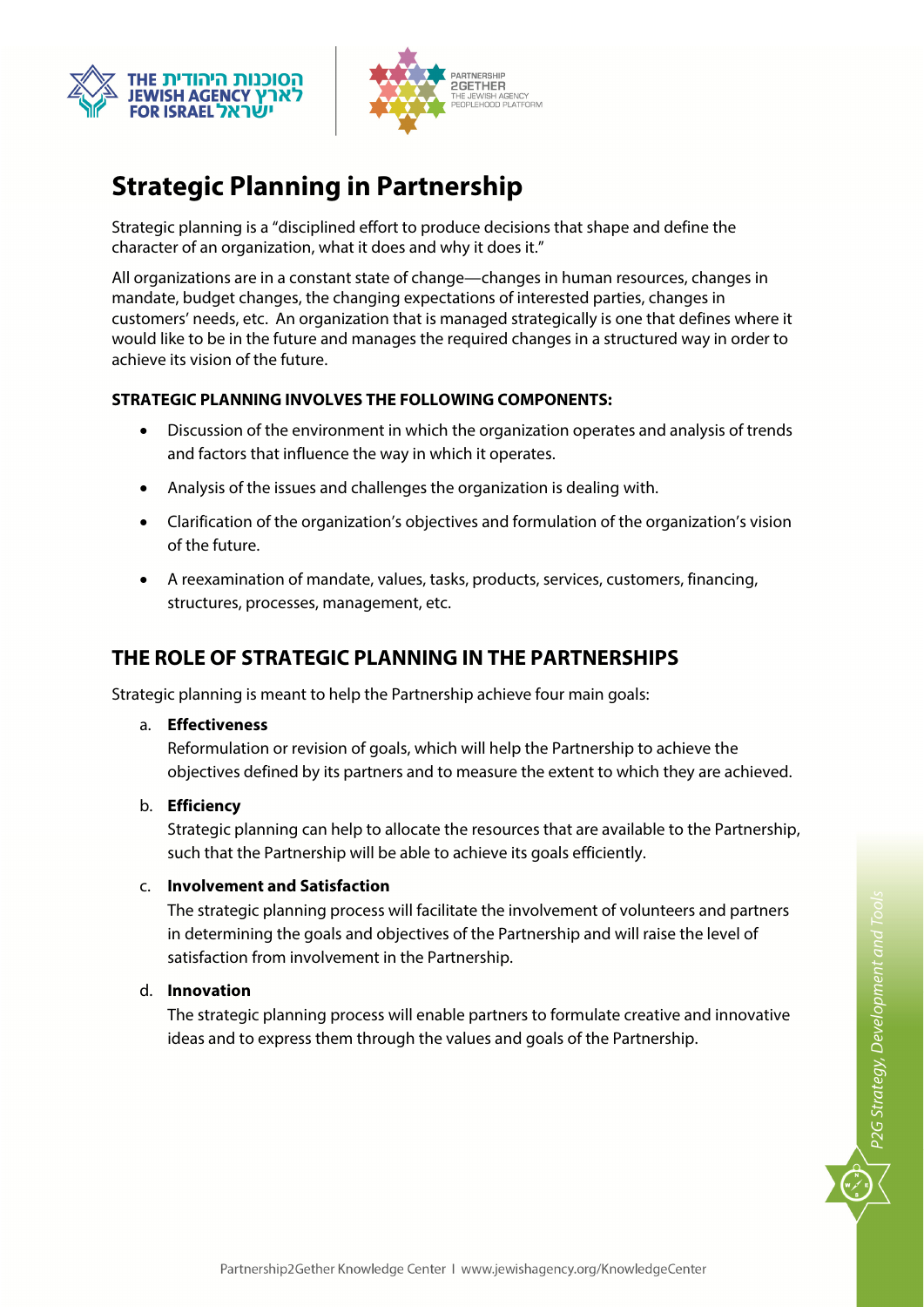



# **THE LIFECYCLE OF A PARTNERSHIP**

Every Partnership goes through a "natural" lifecycle.

At every stage in the lifecycle, the Partnership must be managed and developed differently:

| <b>STAGE</b>                                                                              | <b>PRINCIPLE EFFORT</b>                                                                        |
|-------------------------------------------------------------------------------------------|------------------------------------------------------------------------------------------------|
| a. Playing with an idea                                                                   | Finding support for the ideas – "marketing of<br>the Partnership."                             |
| b. Looking for partners (courting)                                                        | Adjustment of shared expectations.                                                             |
| c. Beginning of the Partnership (childhood)                                               | Building confidence – improvement of<br>communication.                                         |
| d. Development of the Partnership<br>(adolescence)                                        | Positioning in the communities'<br>consciousness through the implementation<br>of projects.    |
| e. Stabilization of the Partnership (adulthood)                                           | Achieving results through projects and<br>connections that have been created.                  |
| At this stage, strategic planning should be considered in order to renew the Partnership. |                                                                                                |
| f. Deterioration of the Partnership<br>• Gradually (old age)<br>• Suddenly (crisis)       | To preserve what exists to whatever<br>extent possible.<br>Start of a process of intervention. |
| g. Closing of the Partnership (winding down)                                              | Drawing conclusions and a respectful closing<br>of the Partnership.                            |

The stage of "adulthood" is usually characterized by a feeling that the Partnership has arrived at a stable situation in which it is achieving its goals and there is an unwillingness to think about and develop new lines of activity and to come up with creative ideas. However, it is this stage that is the best time to carry out a strategic planning process, in order to avoid stagnation and winding down or a crisis in the relations between the partners.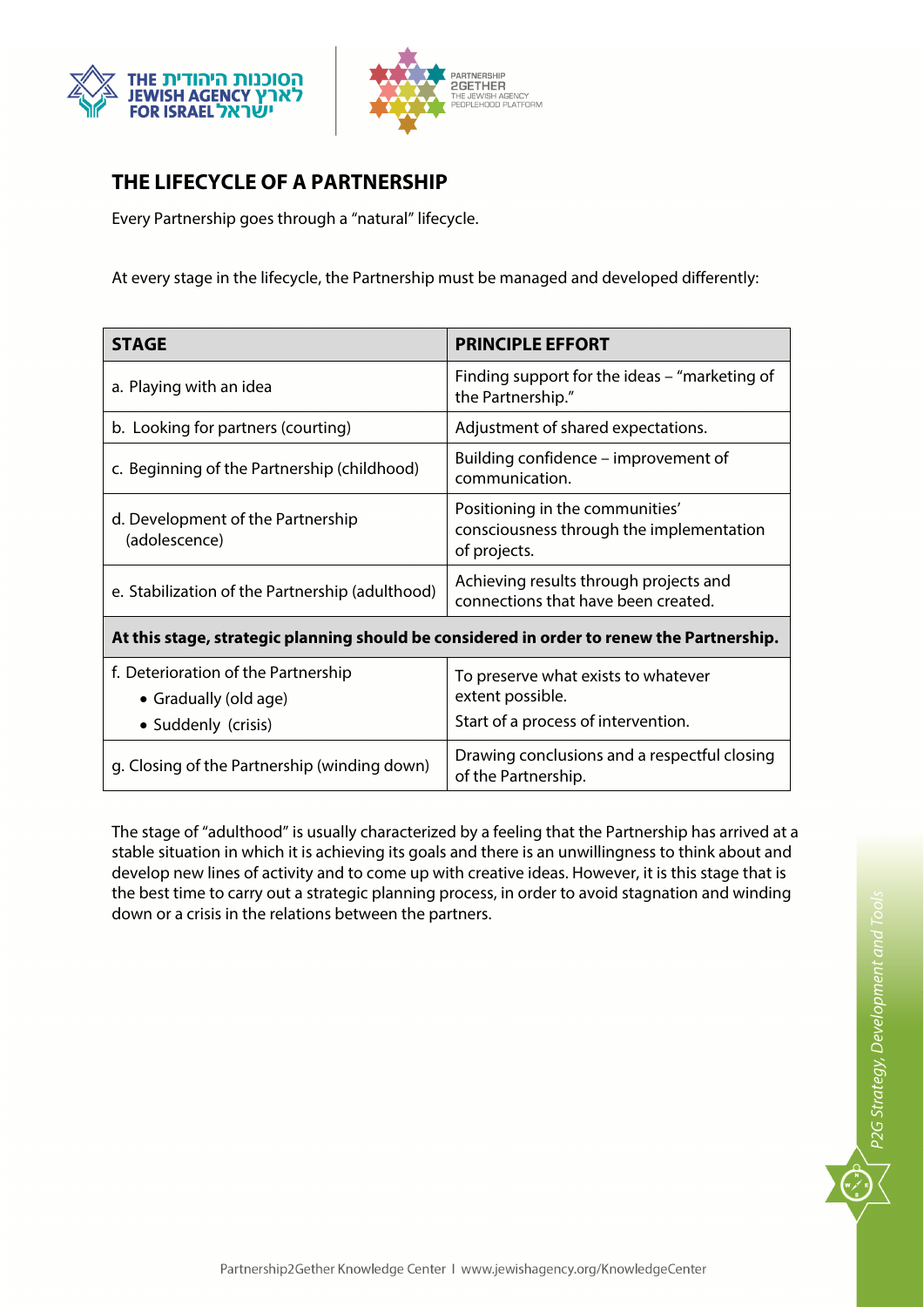



# **FLOWCHART OF A STRATEGIC PLANNING PROCESS**

| <b>STAGE</b>                                                                                                                                             | <b>EXPECTED OUTCOME</b>                                                                                                                                          |
|----------------------------------------------------------------------------------------------------------------------------------------------------------|------------------------------------------------------------------------------------------------------------------------------------------------------------------|
| a. Request from the Partnership/partners<br>(one/ both sides) or from the<br>headquarters to start a process of<br>strategic planning in the Partnership | Examination of the needs, expectations,<br>required resources, and choice of appropriate<br>professional staff                                                   |
| b. Introductory meeting between the<br>partners and the professional staff who<br>will accompany the planning process                                    | Getting to know one another and alignment<br>of expectations                                                                                                     |
| c. Formulation of an initial work<br>agreement: professional ethics, work<br>stages, schedule, mapping of main<br>interest groups                        | Creation of a work plan for the planning process<br>(including the diagnostic stage and the planning<br>and development stage), and approval to<br>start working |
| d. Diagnosis of the Partnership's situation<br>(in an existing Partnership)                                                                              | Ideas, focus groups and questionnaires                                                                                                                           |
| e. Presentation of the diagnostic results                                                                                                                | A broad consensus around the existing situation<br>and the desired situation of the Partnership.<br>Generation of motivation to continue the work                |
| f. Creation of a plan for continuing the<br>process based on the diagnostic results                                                                      | Finding the resources to continue the<br>development work                                                                                                        |
| From here on a "generic" process of strategic planning is described. The actual process<br>will need to be modified according to the diagnostic results. |                                                                                                                                                                  |
| g. Defining the core competencies of the<br>Partnership                                                                                                  | Agreement on the Partnership's<br>core competencies                                                                                                              |
| h. Renewal of the existing vision (or the<br>creation of a vision if a new Partnership)                                                                  | Broad support for the renewed vision                                                                                                                             |
| i. Designing an organizational structure<br>that will help leverage the core<br>competencies for achieving the vision                                    | Design of the functional structure of the Steering<br>Committee / subcommittees that will serve<br>the Partnership                                               |
| j. Designing a strategy that will leverage<br>and harness the core competencies to<br>achieve the Partnership vision                                     | Formulation of a work strategy and work plan                                                                                                                     |
| k. Development of measures for the<br>evaluation of effectiveness                                                                                        | Indexes for evaluating the effectiveness of<br>projects and indices for evaluating the<br>effectiveness of the Partnership itself                                |
| I. Assimilation of the new/renewed<br>vision, core competencies and strategy<br>among the staff and within the<br>Partnership's work plan                | Projects, staff and existing core competencies<br>have been "adjusted" in the new direction of<br>the Partnership                                                |
| m. Drawing of conclusions from<br>the process                                                                                                            | Learning                                                                                                                                                         |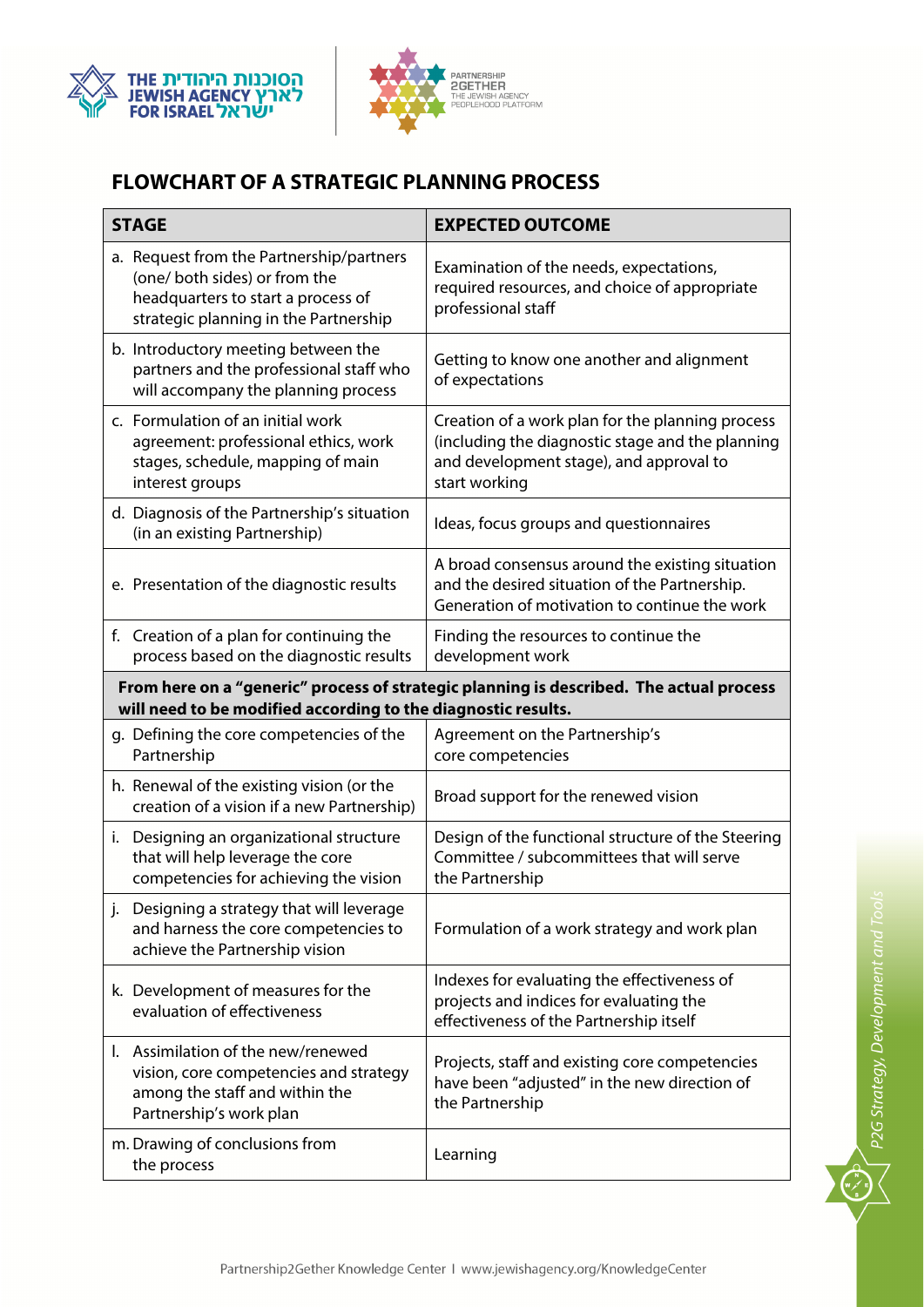



# **DESCRIPTION OF THE COMPONENTS OF A STRATEGIC PLANNING PROCESS**

### **DIAGNOSIS**

Diagnosis of the existing situation is a necessary condition for the success of the strategic planning process.

The **goal** of the diagnosis is to create consensus among the partners in the Partnership around two main points:

- 1. The **current** situation of the Partnership and
- 2. The desired/possible direction for the development of the Partnership in the **future**.

In addition, the diagnosis assists the accompanying professional staff to understand the processes occurring in the Partnership, its methods of decision making and how the various processes unfold in the Partnership.

Part of the diagnosis involves an in-depth and comprehensive investigation of the diversity of Partnership activities and their characteristics. The diagnosis will make it possible, in subsequent stages, to formulate a comprehensive strategy that will be appropriate to the needs of the Partnership and to its environment and will provide solutions to the problems identified in the diagnostic stage.

The **diagnostic process** is carried out by a professional who **interviews** and/or holds **focus groups** with key figures in the Partnership. A **key factor** in the success of the diagnosis is the honesty of the partners providing information. Therefore, the professional should be particularly careful in adhering to the rules of ethics (both in appearance and in practice).

Use can be made of a number of tools in the diagnostic process. The manner and extent in which the various tools are put to use will be determined according to the recommendation of the professional who is accompanying the process and together with the Partnership Director and the representative of the Partnership Unit.

- **In-depth personal interviews:** Position holders in the Partnership region and in the partner community, prominent volunteers, key figures in the partner community and the Jewish Agency, etc.
- **Questionnaires:** Specific questions that require a statistical analysis beyond an analysis of the answers themselves (for example, analysis of positions on a particular issue, satisfaction with an activity, etc.).
- **Focus groups:** With position holders in the Partnership, volunteers, program participants, etc. These groups are usually organized to complement the interview and questionnaires stages when necessary.
- **Observations:** If possible, this will involve participation in a meeting of the joint steering committee, the Israeli steering committee, a subcommittee, etc.
- **Reviews of existing sources of information:** for example, a summary of a previous planning processes, minutes of the joint steering committee meetings, the Partnership's work plan, project cards, budgets, etc.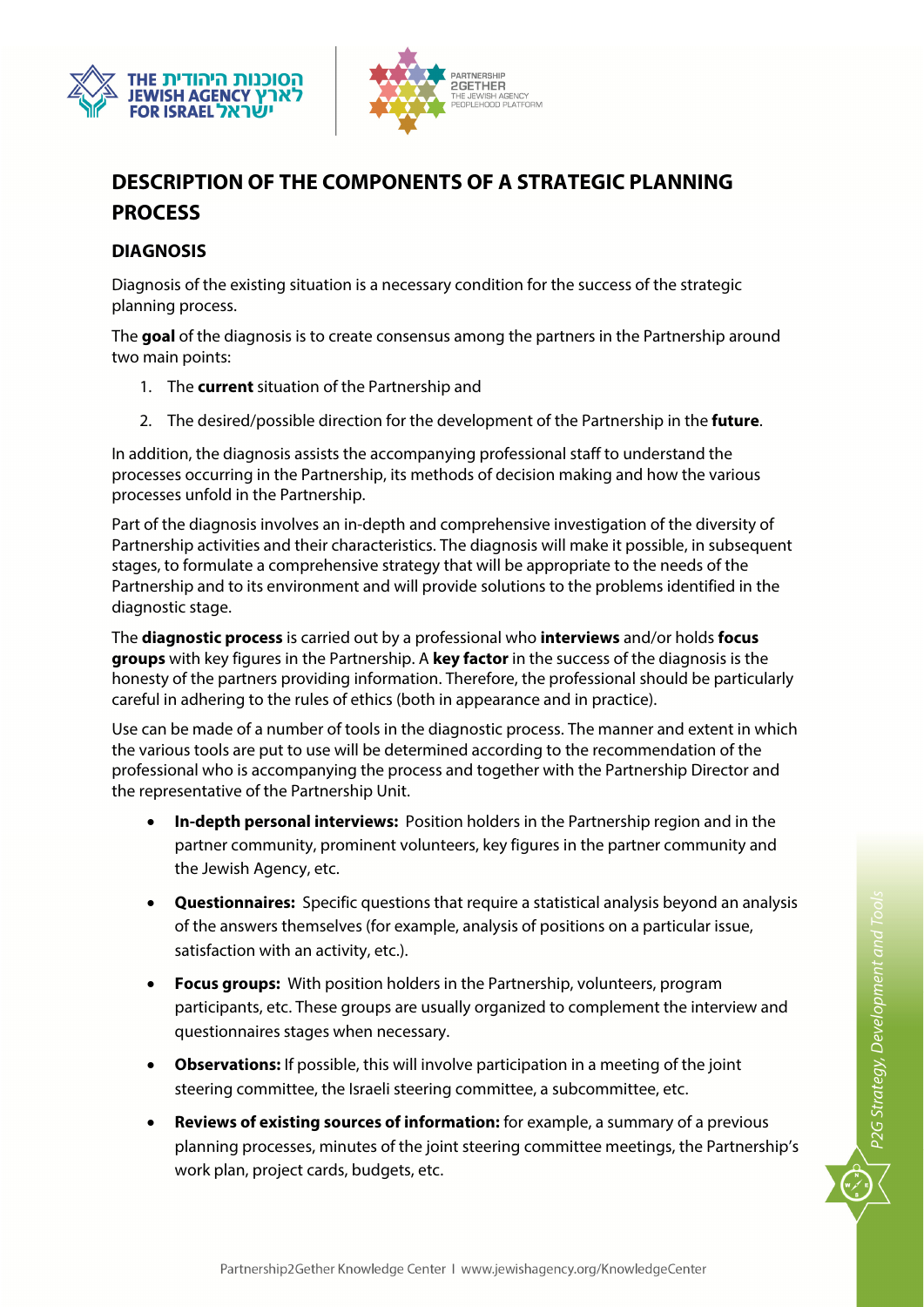



#### **Example set of questions for diagnosing the Partnership:**

- a. What are the strong points of the Partnership / what are its main achievements until now?
- b. What are the weak points of the Partnership / what are the main failures in the functioning of the Partnership?
- c. If you had a "magic wand" what are three things you would change in the Partnership?
- d. Can you relate a success story of the Partnership and how that success was achieved?
- e. Who are the main groups of interest that influence the Partnership / what are their expectations of the Partnership?
- f. What are the expectations of the strategic planning process?
- g. How does the Partnership advance the vision of the Federation and the local community?

### **IDENTIFYING THE CORE COMPETENCIES OF THE PARTNERSHIP**

Research on the issue of strategic management has shown that one of the key differences between more and less successful organizations is in the development and leveraging of unique abilities – this starts with the identification of the core competencies.

**Core competencies**: These consist of a small number (between 3 and 5) of activities which the Partnership creates added value for the partners and the communities. In these processes, the Partnership must be the "best" (or at least strive to be). These activities are essentially processes that are unique to the Partnership and are difficult to copy. The core competencies are skills or bundles of knowledge and at least one of them must be directly related to understanding the needs of the community and serving them long term. Core competencies are developed over a long period and are usually taken for granted; however they are essentially processes that produce the Partnership's results/achievements.

**A core competency is not a project:** A successful project is the result of a core competency. A core competency is a process that combines resources (knowledge, time, manpower, budget, motivation, etc.) and a work method (decision making, forums, procedures and reports) in order to achieve some result.

A Partnership that wishes to carry out a strategic planning process must understand and properly manage its core competencies. In order to fulfill its vision, the strategy must be based on the core competencies; otherwise there is no basis (regardless of how good it is) for implementing it (a problem which is encountered in the case of many strategic plans) and there is the danger that the developed vision will have no connection to the actual ability of the Partnership to work towards achieving it. This situation is likely to hurt the motivation of the Partnership in the long run and may hinder the development of personal and staff capabilities.

There should be no confusion between core competencies, core values and organizational capabilities.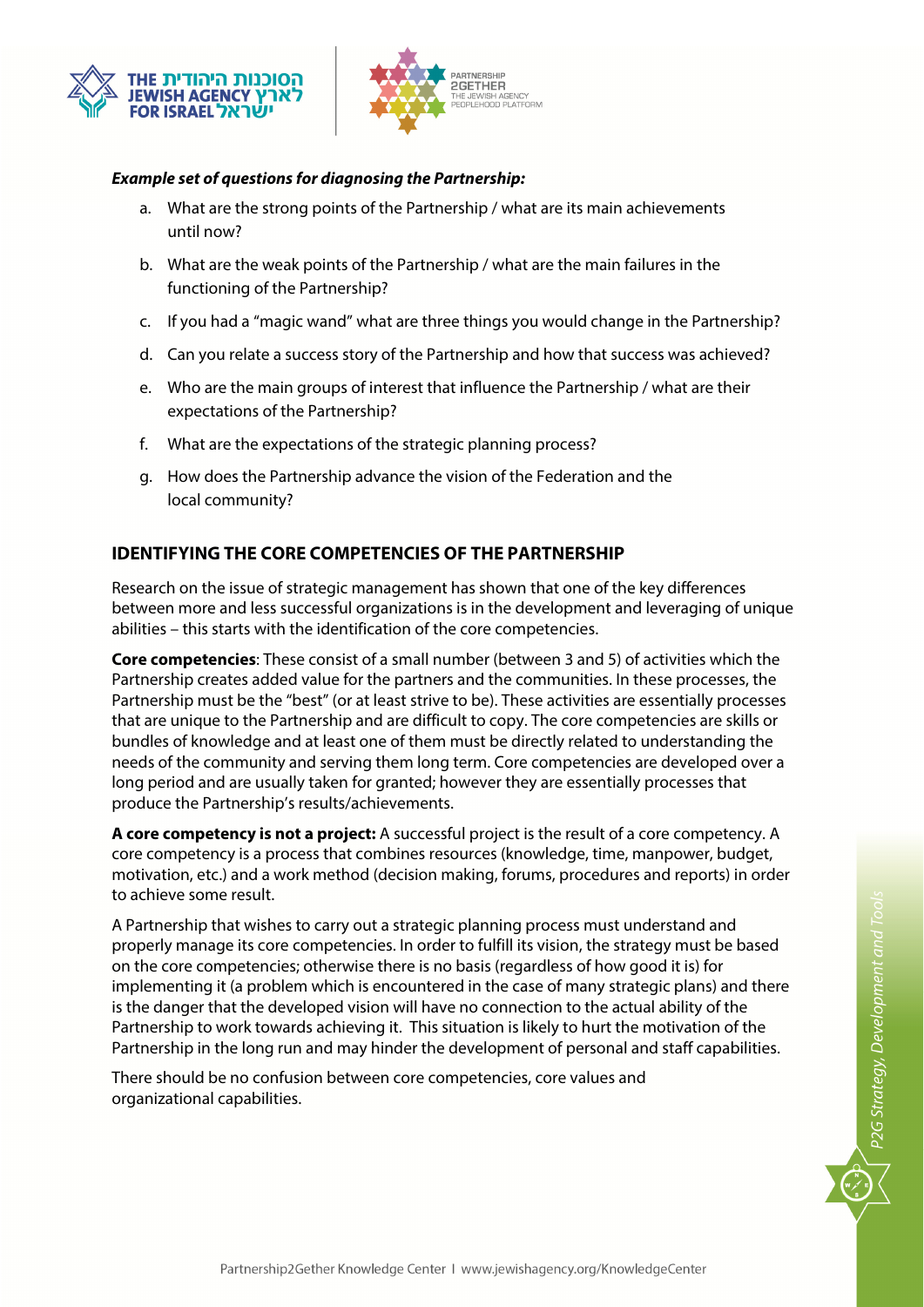





**Core values:** These are fundamental values that guide the activity of the entire Partnership and/or the behavior of every partner in it. The core values do not need to be unique and not necessarily develop over time. Like their name, they relate to shared values that the partners view as directing policy and behavior. A core value relates to a normative realm of "permitted/prohibited" while a core competency refers to the functional area of "you have the capability to…and it is worthwhile." While core values are formulated in the form "do or don't do," core competencies are formulated in terms of ability to implement.

#### **For example:**

- Core value: strengthening Jewish identity.
- Core competency: the Partnership develops programs that strengthen Jewish identity.

**Organization capability:** This represents the integration of the tools, technology, process and knowledge that exists and is created in the Partnership. Organization capabilities are similar to core competencies with one difference: a core competency is unique and by nature are few in number while the Partnership may have many organizational capabilities.

#### **Examples of organizational capabilities of the Partnership:**

- Capability to recruit volunteers
- Capability to produce impressive events
- Capability to create a special status in the community
- Fundraising capability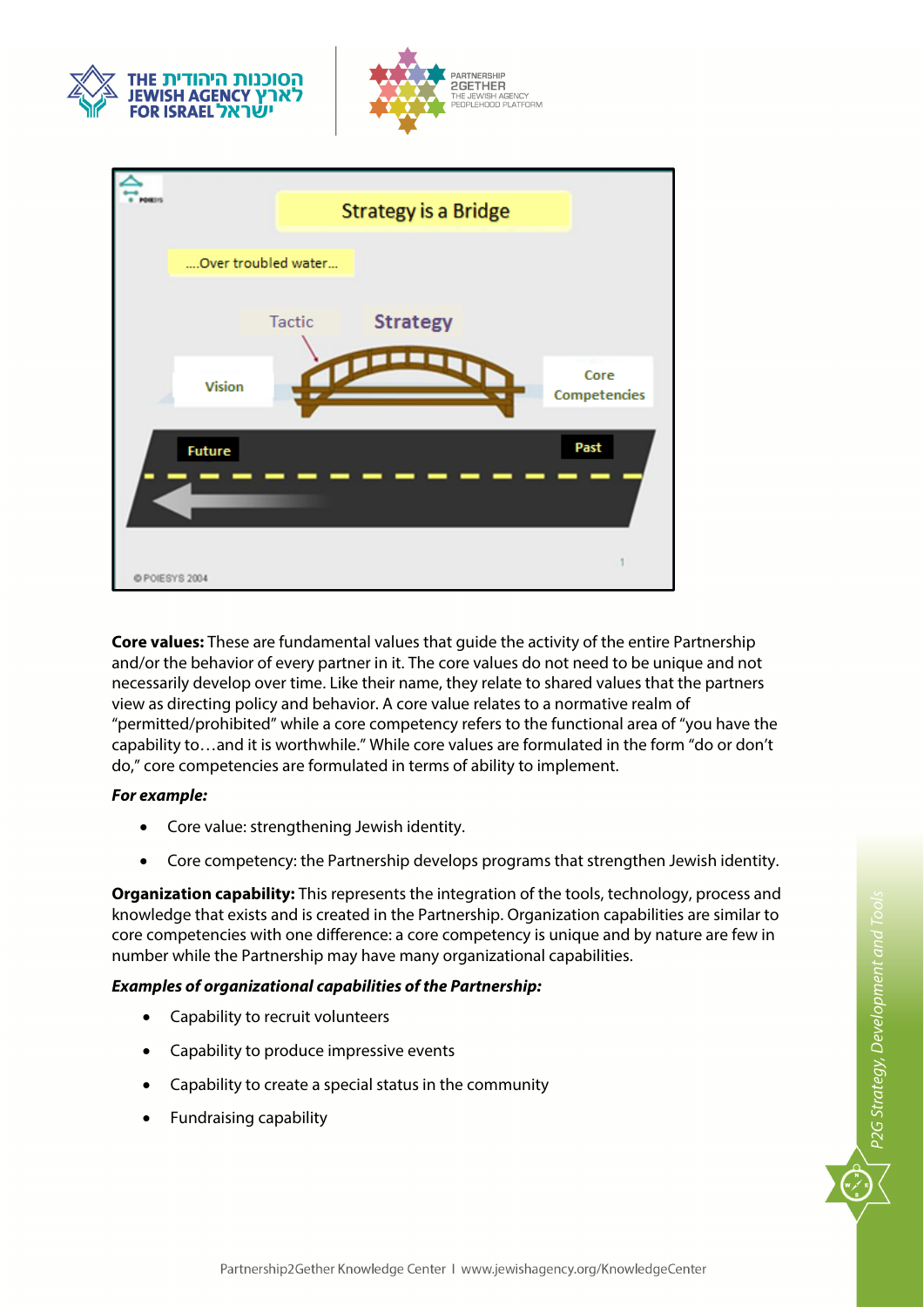



#### **Example of a Partnership's core competencies:**

Core competencies of a Partnership that underwent a strategic planning process:

"The Partnership has the ability to develop…"

- a. **Enduring interpersonal relations:** The Partnership has the ability to develop sufficiently strong interpersonal connections such that its people will remain in contact even after completing their official function in the Partnership. These connections make it possible to discuss issues, to bridge over differences of opinion in an open and constructive manner and they advance the projects the Partnership has taken upon itself.
- b. **Strengthening and development of the identity of each community in the Partnership:** The Partnership builds, develops and strengthens the identity of each community within it. These identities are expressed in the projects and achievements of the Partnership.
- c. **Empowerment:** The Partnership empowers each community in the achievement of its goals and every individual in the Partnership to strive for achievements in areas related to the Partnership's vision.